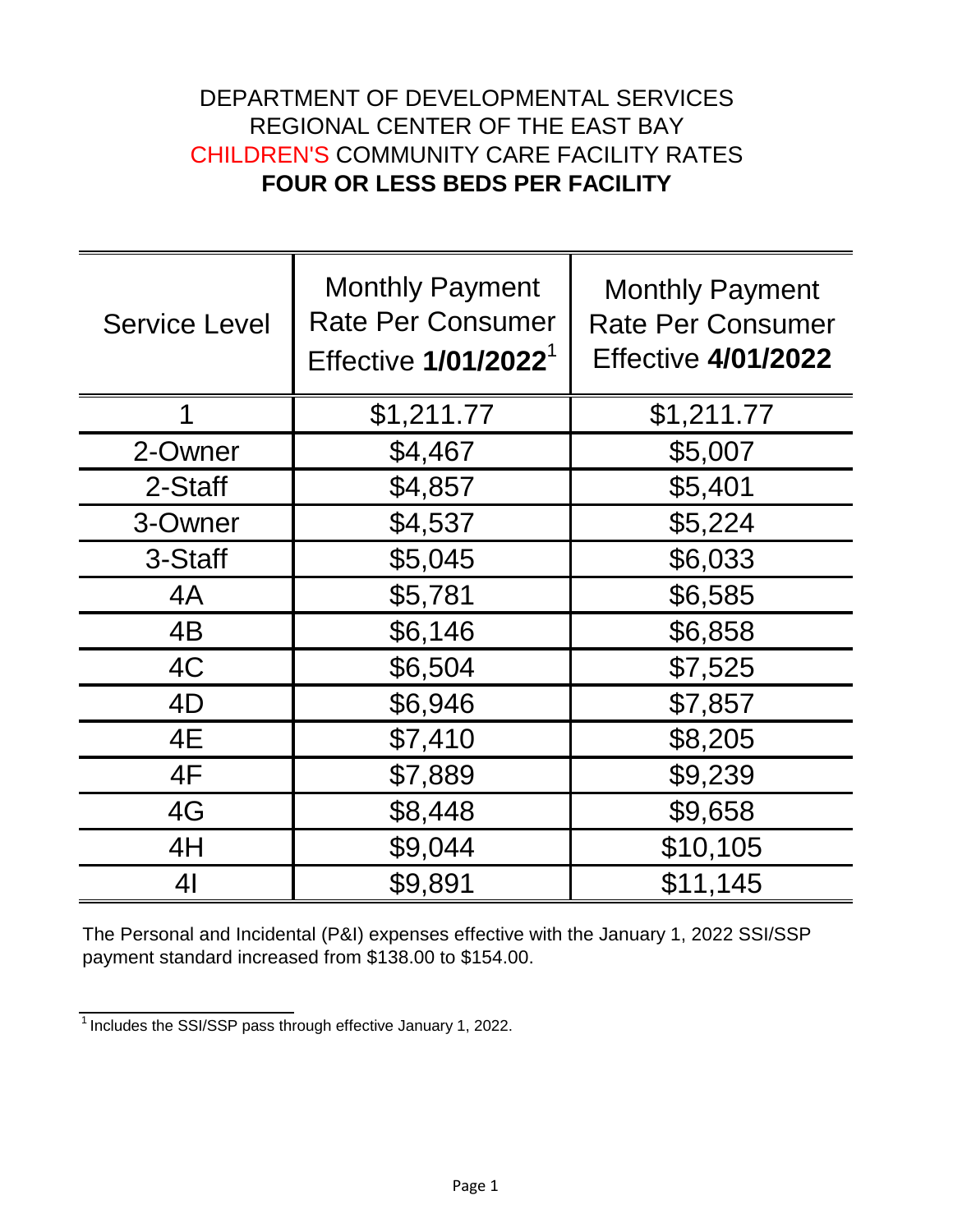## DEPARTMENT OF DEVELOPMENTAL SERVICES REGIONAL CENTER OF THE EAST BAY CHILDREN'S COMMUNITY CARE FACILITY RATES **FIVE OR SIX BEDS PER FACILITY**

| <b>Service Level</b> | <b>Monthly Payment</b><br><b>Rate Per Consumer</b><br>Effective 1/01/2022 <sup>1</sup> | <b>Monthly Payment</b><br><b>Rate Per Consumer</b><br><b>Effective 4/01/2022</b> |
|----------------------|----------------------------------------------------------------------------------------|----------------------------------------------------------------------------------|
| 1                    | \$1,211.77                                                                             | \$1,211.77                                                                       |
| 2-Owner              | \$3,095                                                                                | \$3,634                                                                          |
| 2-Staff              | \$3,377                                                                                | \$3,918                                                                          |
| 3-Owner              | \$3,696                                                                                | \$4,485                                                                          |
| 3-Staff              | \$4,060                                                                                | \$5,073                                                                          |
| 4A                   | \$4,645                                                                                | \$5,512                                                                          |
| 4B                   | \$4,985                                                                                | \$5,767                                                                          |
| 4C                   | \$5,324                                                                                | \$6,451                                                                          |
| 4D                   | \$5,720                                                                                | \$6,748                                                                          |
| 4E                   | \$6,163                                                                                | \$7,080                                                                          |
| 4F                   | \$6,612                                                                                | \$8,098                                                                          |
| 4G                   | \$7,120                                                                                | \$8,479                                                                          |
| 4H                   | \$7,682                                                                                | \$8,900                                                                          |
| 41                   | \$8,476                                                                                | \$9,935                                                                          |

The Personal and Incidental (P&I) expenses effective with the January 1, 2022 SSI/SSP payment standard increased from \$138.00 to \$154.00.

 $\frac{1}{1}$  Includes the SSI/SSP pass through effective January 1, 2022.